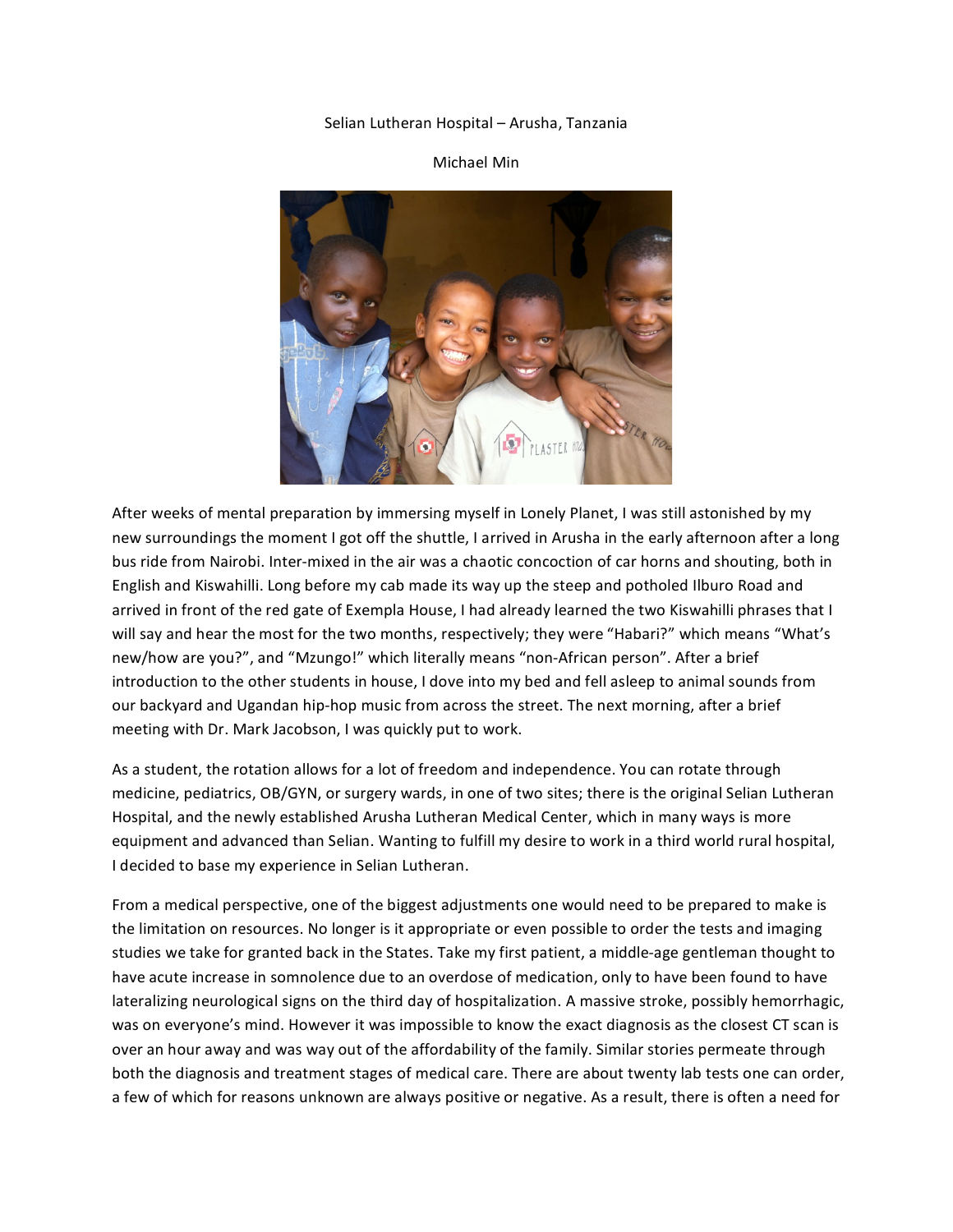"empiric
treatment",
which
can
be
a
bit
of
headache
as
well.
There
were
at
least
several
incidences where the hospital simultaneously became dangerously low on ceftriaxone, ampicillin, chloremphenical, and even Tylenol. Another time, a teenage patient came to the hospital in very severe respiratory distress, and I thought she was going to die right in front of our eyes as there were no ventilators or defibrillators at the hospital. Thankfully a CXR confirmed a large effusion and pt's condition improved with serial thoracentheses. The patient was put on 6 month anti-TB regimen, but like many of the patients
I
worked
with
was
lost
to
follow
up
soon
after
discharge.

The
rounding
experience
can
be
a
very
educational
experience.
After
morning
report
and
chai
time,
one will be teamed with a medical intern or assistant medical officer for rounds. The medical intern is the equivalent of PGY1 in the States. The AMO can serve as physicians in most situations, however their training is more clinically based verses a sound balance of classroom and practical knowledge. There are several common illnesses on the medical and pediatric wards: pneumonia, TB, HIV/AIDS, malaria including cerebral malaria, and severe malnutrition. It is not uncommon to have half the patients on the adult ward be HIV+, many of whom are stage 3 or 4 with CD4+ counts below 100. Often the rounding team was just me and the medical intern. Due to the language barrier, I relied on the medical intern to help me understand the daily condition of our old patients and the histories of new patients. It is worth mentioning that many of the patients that frequent Selian are of the Maasai ethnic group, most of whom don't even speak Kiswahilli. In such cases, we often relied on the few nurses that spoke Maasai to help us with our reports and physical exams. If one is vocal and persistent and helpful with notes and physical
exams,
the
intern
can
be
very
accommodating
and
take
the
time
to
explain
the
condition
of each patient. This is the best way to maximize the educational value of rounding, as one will gather ample opportunity to witness diseases we don't see often in the States - i.e. remember the three "Ds" of pellagra? As the rotation went on and my experience grew, I became more confident in offering my own input on patient care, sometimes at the request of the medical intern but also when I saw medical care
that
was
unfit
or
inadequate.

There
are
several
healthcare
opportunities
one
can
engage
in
outside
of
the
hospital.
I
participated
in
a medical evacuation mission ran by the Flying Medical Service. The involvement of a medical student in such missions serves two purposes; one is for the experience of the student, but often the pilot will rely on the medical student to tend to the patient during flight. I had to do a quick review of how much diazepam to administer to a cerebral malaria patient should he start convulsing; thankfully for him and me he was stable throughout the flight. The FMS also organizes clinics in the remote areas of Tanzania. A FMS team will spend three days in a clinic and conduct vaccinations, pre-natal exams, and anything else the patients may present with. If you are interested in this, sign up EARLY as spots fill up months before each clinic. Aside from the FMS, there is also a hospice program in the community. The definition of a hospice is slightly different in Tanzania. While most of the patients do have end-stage diseases, they are
often
still
quite
independent
and
the
purpose
of
the
local
hospice
is
to
shorten
the
distance
the patients have to travel for their medications. With that said, it is definitely worthwhile to go on a trip to these
hospice
establishments.

Outside of the hospital, there are many things you can do to relieve the stress and frustration one may encounter in the hospital. Although at first glance Arusha can be a bit daunting, I guarantee that it will